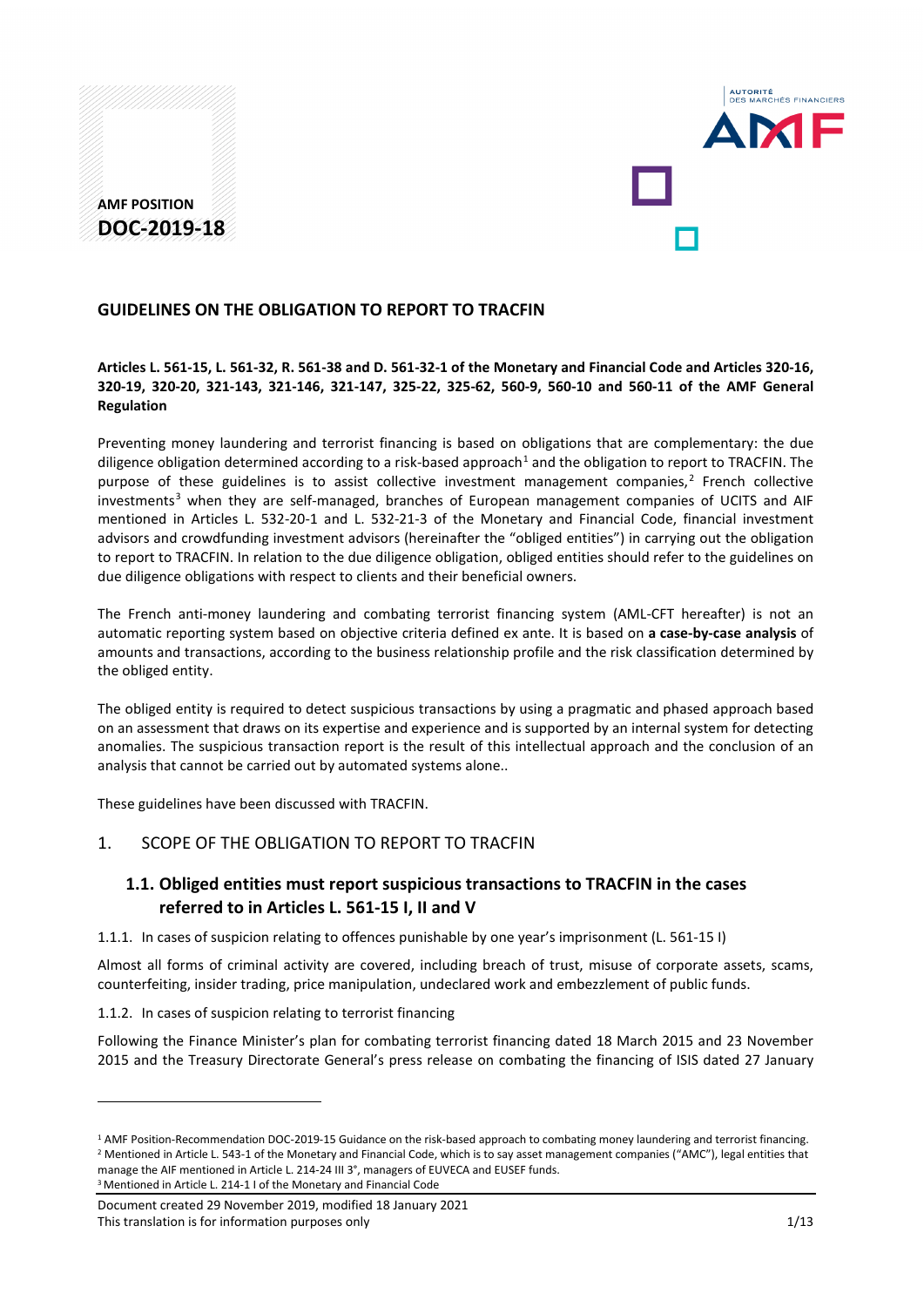

2015, the AMF and TRACFIN have drawn the attention of obliged entities in particular to combating terrorist financing.

To this end, obliged entities must ensure consistency between the source and/or destination of funds relating to one or more transactions and the up-to-date knowledge of their clients, especially when these funds originate from or are destined for geographical areas considered to be at risk with regard to terrorism or terrorist financing or where they relate to transactions carried out in these areas.

The AMF and TRACFIN also encourage obliged entities to review the Financial Action Task Force (FATF) typology reports on terrorist financing, particularly those published in 2015 on ISIS financing and emerging terrorist financing risks respectively, which are updated regularly, and the documentation distributed regularly by the competent national or European administrations or authorities (TRACFIN activity and analysis reports published since 2013, TRACFIN newsletters for professionals, the Minister for the Economy's action plans, etc.). They also refer to national and European measures taken in connection with combating terrorist financing to freeze assets.

#### 1.1.3. Where the suspicion relates to amounts or transactions resulting from **tax fraud** (L. 561-15 II)

Article L. 561-15 of the Monetary and Financial Code states: "II. - As an exception to I, the individuals referred to in Article L. 561-2 shall report to the department referred to in Article L. 561-23 any amounts or transactions that they know, suspect or have good reason to suspect arise from tax fraud where at least one criterion defined by decree is met."

The offence of tax fraud is defined in Article 1741 of the General Tax Code as the act of fraudulently evading or attempting to fraudulently evade the assessment or total or partial payment of taxes due.

The offence of tax fraud may be committed by:

- **-** deliberately failing to submit a tax return within the prescribed time limits;
- **-** deliberately concealing part of the amounts subject to tax;
- **-** orchestrating one's own insolvency;
- **-** taking any other action which impedes the collection of tax;
- **-** acting in any other fraudulent manner.

However, in cases of tax fraud, suspicion alone is not sufficient to trigger the obligation to report. Reporting suspicious activity is only required if, after having carried out the due diligence required to detect and analyse the anomalies:

- **-** the obliged entity suspects or cannot rule out the suspicion that the amounts or transactions in question are the result of tax fraud;
- **-** AND if one of the 16 criteria defined in Article D. 561-32-1 II of the Monetary and Financial Code is met.[4](#page-1-0)

#### 1.1.4. In cases of attempted transactions referred to in 1.1.1. 1.1.2., and 1.1.3. above (L. 561-15 V)

Attempted suspicious transactions must be reported to TRACFIN. These may, for example, be subscription or redemption transactions for units, for which the execution request is:

- **-** either refused by the obliged entity, due to doubts as to the legality of the transaction detected by agents, account managers or an automated system;
- **-** or cancelled or abandoned by the client, in order to avoid sending the obliged entity the information or supporting documents requested.

<u>.</u>

<span id="page-1-0"></span><sup>4</sup> The obliged entity is required to investigate whether the disputed transactions correspond to one of the criteria [defined in Article D. 561- 32-1 II of the Monetary and Financial Code] (Council of State, 20 January 2016, no. 374950).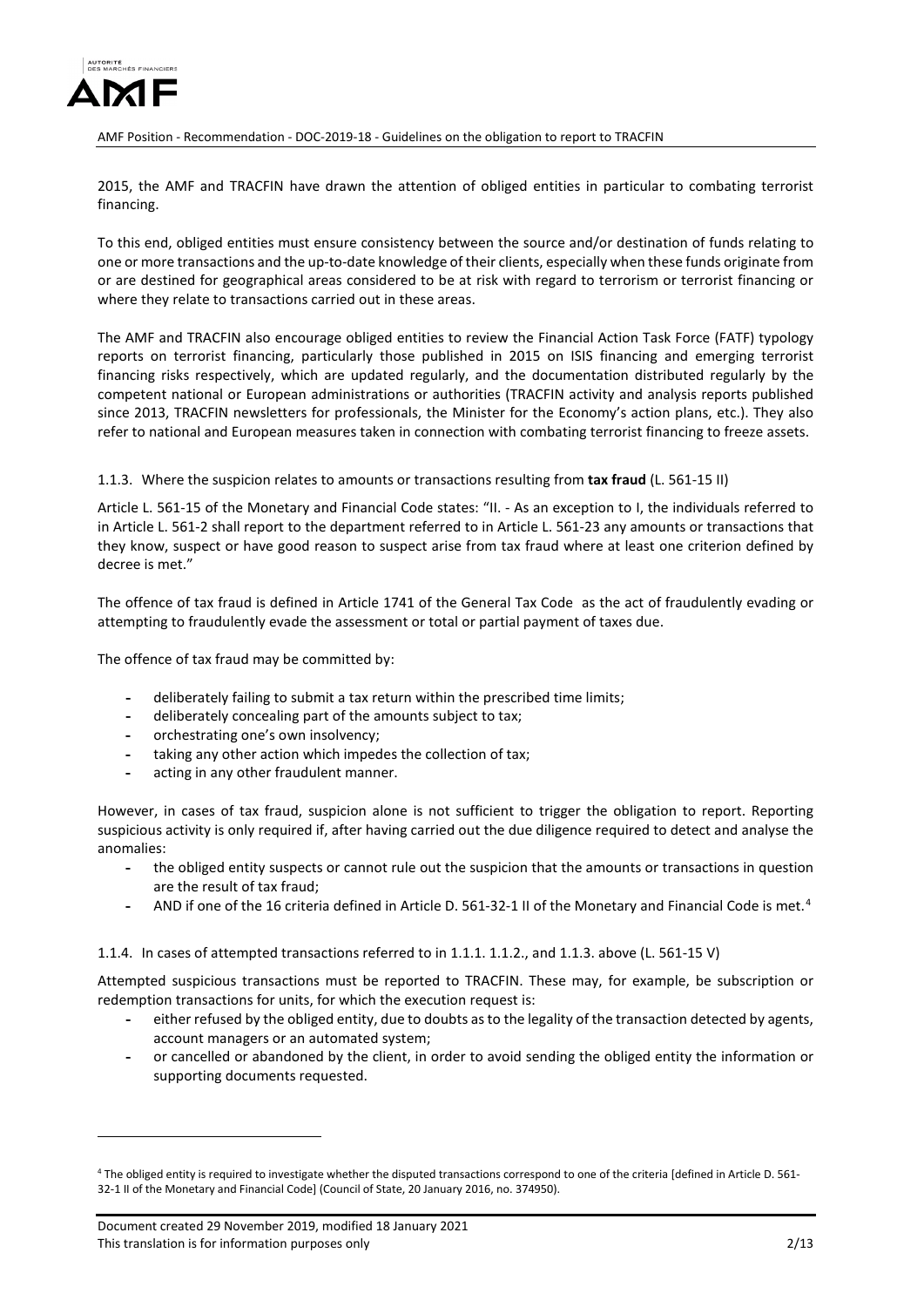

Refusals to enter into a business relationship do not necessarily result in a suspicious transaction report, which should only be filed if there is a suspicion of money laundering or terrorist financing and if the identity details of the individuals are known. TRACFIN may therefore have an interest in knowing these identity details and the stated aims of the individual seeking to enter into a business relationship. In these cases, the suspicion must be similarly substantiated.

## **1.2. Obliged entities must file a suspicious transaction report following the outcome of the enhanced scrutiny set out in Article L. 561-10-2 (L. 561-15 III)**

Following the enhanced scrutiny set out in Article L. 561-10-2 of the Monetary and Financial Code for any transaction that is particularly complex, that involves an unusually large amount or that does not appear to have any economic justification or lawful purpose, the obliged entities must file a report (Article L. 561-15 III of the Monetary and Financial Code).

The report must be made if the enhanced scrutiny did not clear up the suspicion, with the suspicious transaction report being filed based on Article L. 561-15 I or II (as in the cases referred to above).

If, following the enhanced scrutiny, the obliged entity does not have clear and consistent information on the business relationship, or if the source of funds remains uncertain, then a report must be made based on Article L. 561-15 III.

## **1.3. Special case: where the obliged entity is considering terminating the business relationship (Article L. 5618)**

According to Article L. 561-8 of the Monetary and Financial Code, where an obliged entity has not been able to identify and verify the identity of its client and the beneficial owner(s) or obtain information about the purpose and nature of the business relationship or any other relevant information, it must not carry out any transaction, regardless of the methods used, and must not enter into or pursue any business relationship, and may file the report provided by Article L. 561-15 in accordance with the conditions specified in that Article. If the business relationship has nevertheless already been entered into pursuant to Article L. 561-5 IV, the obliged entity must terminate that relationship and must file the report stipulated in Article L. 561-15 in accordance with the conditions specified in that Article."

The likelihood of filing a report in these circumstances must be reviewed systematically as soon as the obliged entity considers terminating the business relationship. Reporting suspicious activity to TRACFIN is not done automatically. The obliged entity must carry out an in-depth assessment of the situation to determine whether or not to file a report based on a review of the information available to it.

Terminating the business relationship cannot take the place of an obliged entity complying with its due diligence obligations. In particular, where checks are initiated or transactions require enhanced scrutiny, the obliged entity must not terminate the business relationship until the in-depth analysis has been completed. The obliged entity's responsibilities continue until such time as the checks have been completed.

Terminating the business relationship must not be a substitute for filing a suspicious transaction report.

Position

**If the conditions set out in Article L. 561-15 are met, then the obliged entity must file the suspicious transaction report before terminating the business relationship, or at least at the same time.** 

The decision whether or not to terminate the business relationship, in particular after filing a suspicious transaction report, is the obliged entity's responsibility and its responsibility alone. Continuing the business relationship constitutes a regulatory breach when one of the conditions set out in Article L. 561-8 is met.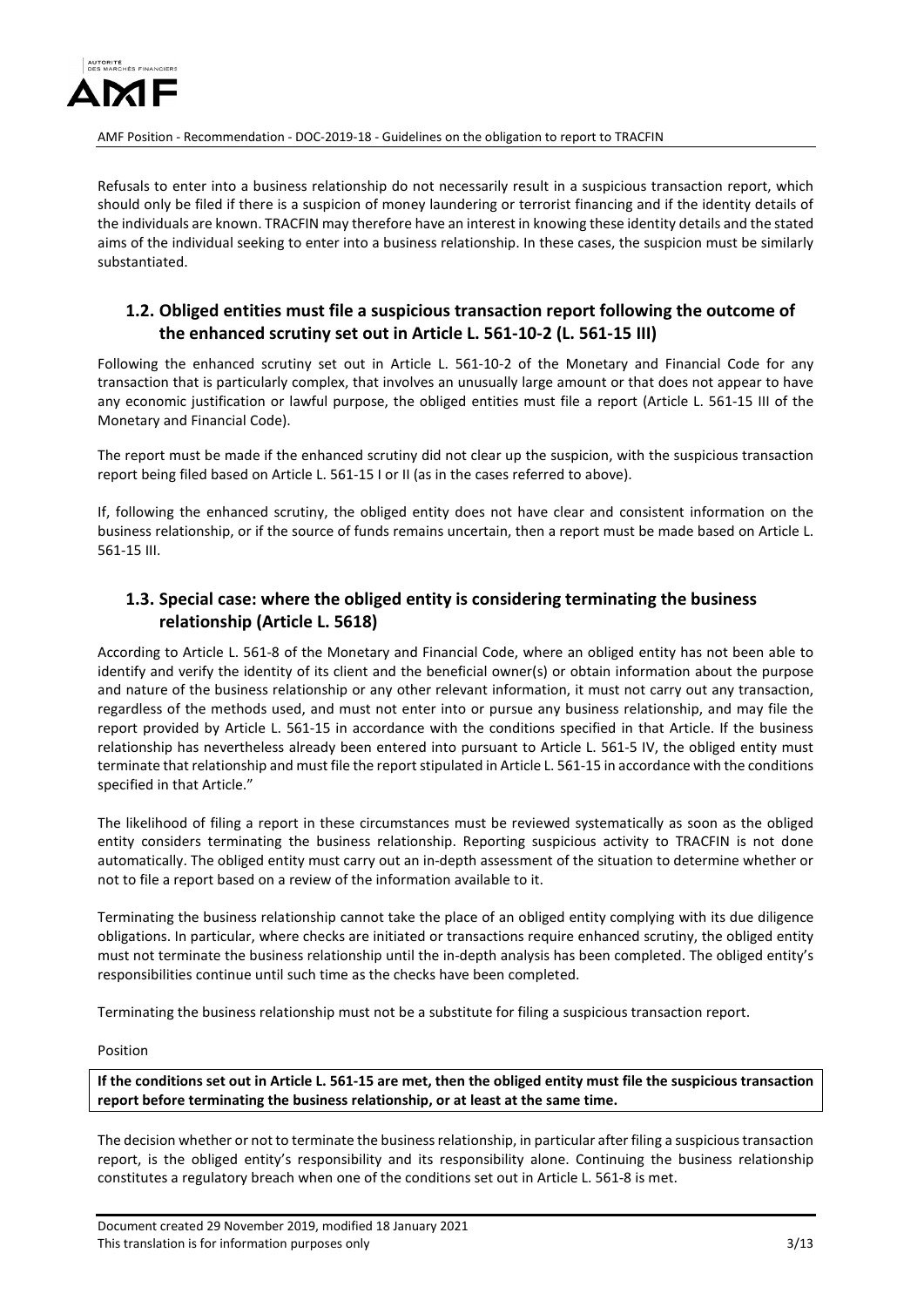

## **1.4. Other reporting obligations**

Where the applicable local law does not permit the implementation of equivalent AML-CFT measures in obliged entities' foreign subsidiaries or branches, these obliged entities must ensure that they implement specific due diligence measures. TRACFIN and the AMF must be informed of this (Article L. 561-33 II 2° of the Monetary and Financial Code).

Pursuant to Article L. 561-15 IV, TRACFIN must be informed **without delay** of any additional information that could invalidate, support or modify the information contained in a suspicious transaction report.

Position

<u>.</u>

**This obligation to provide additional information is even more important when the client carries out new suspicious transactions.** 

**Where several transactions subsequent to an initial suspicious transaction report need to be brought to TRACFIN's attention, the reporting party may, for the sake of efficiency, group several transactions together in a single supplementary suspicious transaction report covering a certain period of time appropriate to the case in question. In this case, the supplementary suspicious transaction report must specify the reasons for grouping the reported transactions together. Several supplementary suspicious transaction reports may be filed by the same obliged entity if circumstances dictate.**

### 2. DETECTING AND ANALYSING THE EVENTS LEADING TO SUSPICION

Reports filed in accordance with Article L. 561-15 of the Monetary and Financial Code must be submitted after anomalies have been detected and the factors that led to the suspicion have been analysed. Regardless of whether the suspicious transaction report falls under Article L. 561-15 I or II of the Monetary and Financial Code, each obliged entity must first analyse each abnormal transaction detected and rule out any automatic transmission.

The effectiveness of the system depends on the implementation of adequate and effective internal systems and procedures for the prevention of money laundering and terrorist financing within each obliged entity, in accordance with the provisions of the AMF General Regulation, to enable them to detect and analyse anomalies.

## **2.1.** *What is meant by "suspect or have good reason to suspect"?*

There is no legal definition of suspicion. To understand the term "suspect", it may be helpful to refer to the interpretation given by the Council of State in its ruling of 31 March 2004.<sup>[5](#page-3-0)</sup> According to this, if the information gathered by an investment firm, in accordance with the due diligence required by the applicable regulations, is insufficient to lift any suspicion about the legality of the transaction or the source of funds, and therefore rule out the possibility that these funds may be the proceeds from an underlying crime, the investment firm must report the suspicion to TRACFIN.

The phrase "have good reason to suspect" supplements and broadens the concept of suspicion. Obliged entities do not, therefore, have to specify the underlying offence.

### **2.2. Implementing a detection system**

Pursuant to Article L. 561-32 of the Monetary and Financial Code, obliged entities must set up an organisation structure, internal procedures and an internal control system that enables them to detect, in particular:

<span id="page-3-0"></span> $5$  Council of State, from both sub-sections 6 and 1, of 31 March 2004, no. 256355.

Document created 29 November 2019, modified 18 January 2021 This translation is for information purposes only the state of the state of the state of the 4/13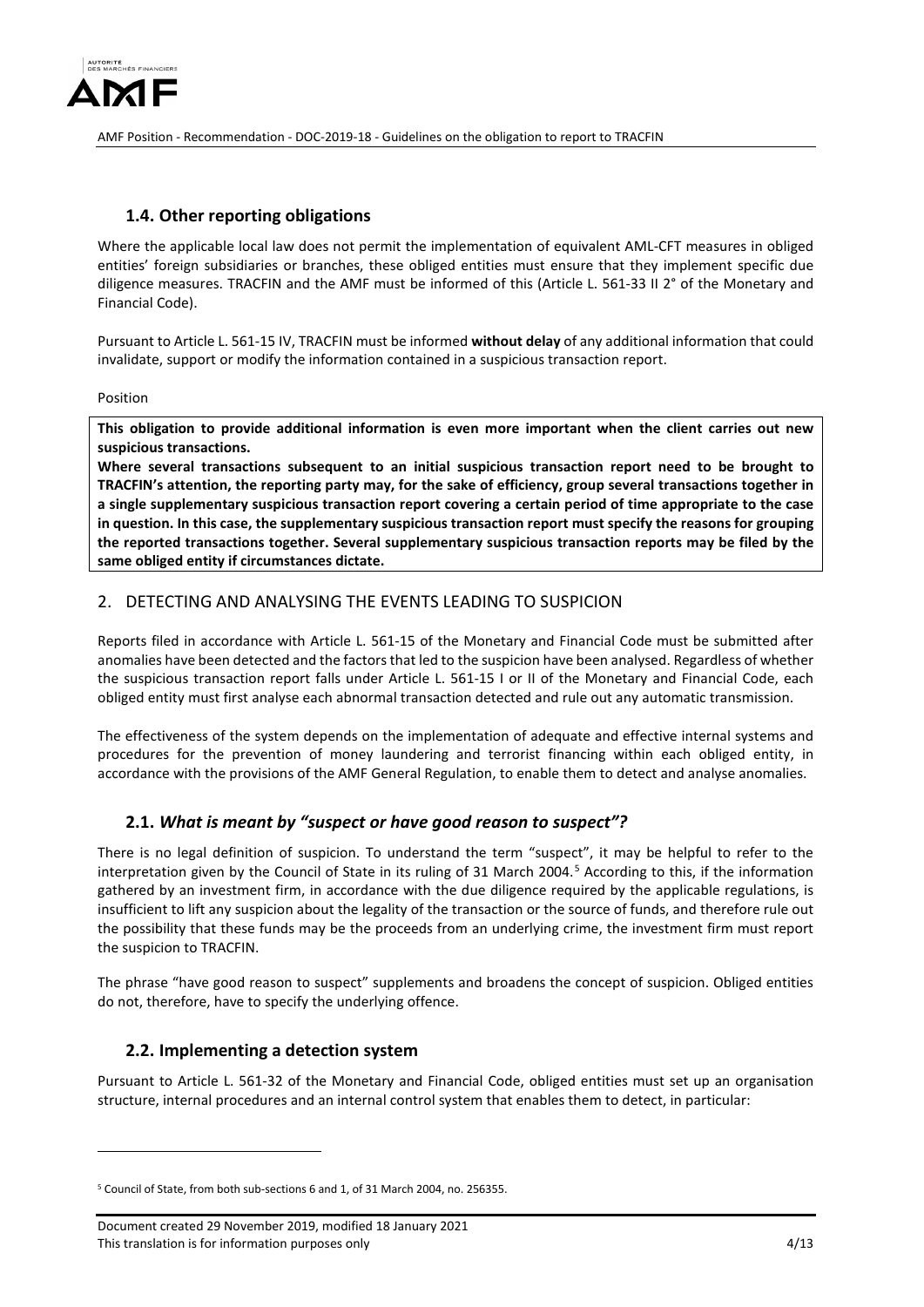

- **-** transactions carried out with natural persons or legal entities resident, registered or established in a highrisk country or territory;
- **-** transactions requiring enhanced scrutiny;
- **-** transactions that are subject to reporting requirements.

Accordingly, the internal procedures that the obliged entity develops and implements must relate in particular to detecting and processing unusual or suspicious transactions and operations.

According to the case law of the Council of State,<sup>[6](#page-4-0)</sup> "failure to detect a transaction that constitutes an anomaly with regard to the business relationship profile is in itself a regulatory breach when, due to its nature, it reveals a deficiency in the monitoring and analysis systems in place" and "when the extent of the failure of those involved in the implementation of their monitoring obligations reveals a deficiency in the control system in place, the failure to report transactions in accordance with Article L. 561-15 of the Monetary and Financial Code constitutes a breach of these provisions".

The obliged entity must also develop and implement procedures for analysing and monitoring its business relationships and, where appropriate, for forwarding information to the TRACFIN reporting officer and correspondent, in accordance with their respective powers.

The resources allocated to detecting suspicious transactions and processing them must be sufficient for and appropriate to the obliged entity's specific situation (size, organisational structure, nature of activities, risks identified in the classification of money laundering and terrorist financing risks, etc.).

**Use of automated detection systems.** According to the regulations, the use of automated detection systems is neither mandatory nor sufficient. Depending on the obliged entity's business activities, their use may be appropriate or even necessary.

#### Position

<u>.</u>

**The obliged entity must ensure that its tools are configured in such a way that they are effective in detecting unusual transactions. The configuration must be updated regularly, in particular with regard to the risk classification, the business relationship profile and transactions carried out by the obliged entity. The configuration therefore cannot be based on a single threshold in terms of the value of transactions without taking into account information that increases knowledge about the business relationship.**

**The system must be configured using a sufficiently precise nomenclature for clients.** 

**Obliged entities belonging to a group or operating in several institutions are not required to implement a single central system. Where they use several systems, they must ensure that all these systems cover exhaustively the type of business and clients involved and the transactions carried out and that the information can be aggregated for the purposes of an overall analysis of the business relationship.** 

In any event, the obliged entities cannot operate without using human resources. The involvement of staff with sufficient expertise, experience and training, as well as access to valuable internal information, is required to analyse the anomalies detected.

**Alert processing.** Alerts must be analysed with regard to the information and knowledge available about the business relationship, updated if necessary at the time.

The analysis carried out by examining the information on the transactions triggering an alert may lead to a duly justified decision to close the case without further action or to a more detailed analysis and, where appropriate, to a suspicious transaction report.

<span id="page-4-0"></span><sup>6</sup> Council of State, 20 January 2016, no. 374950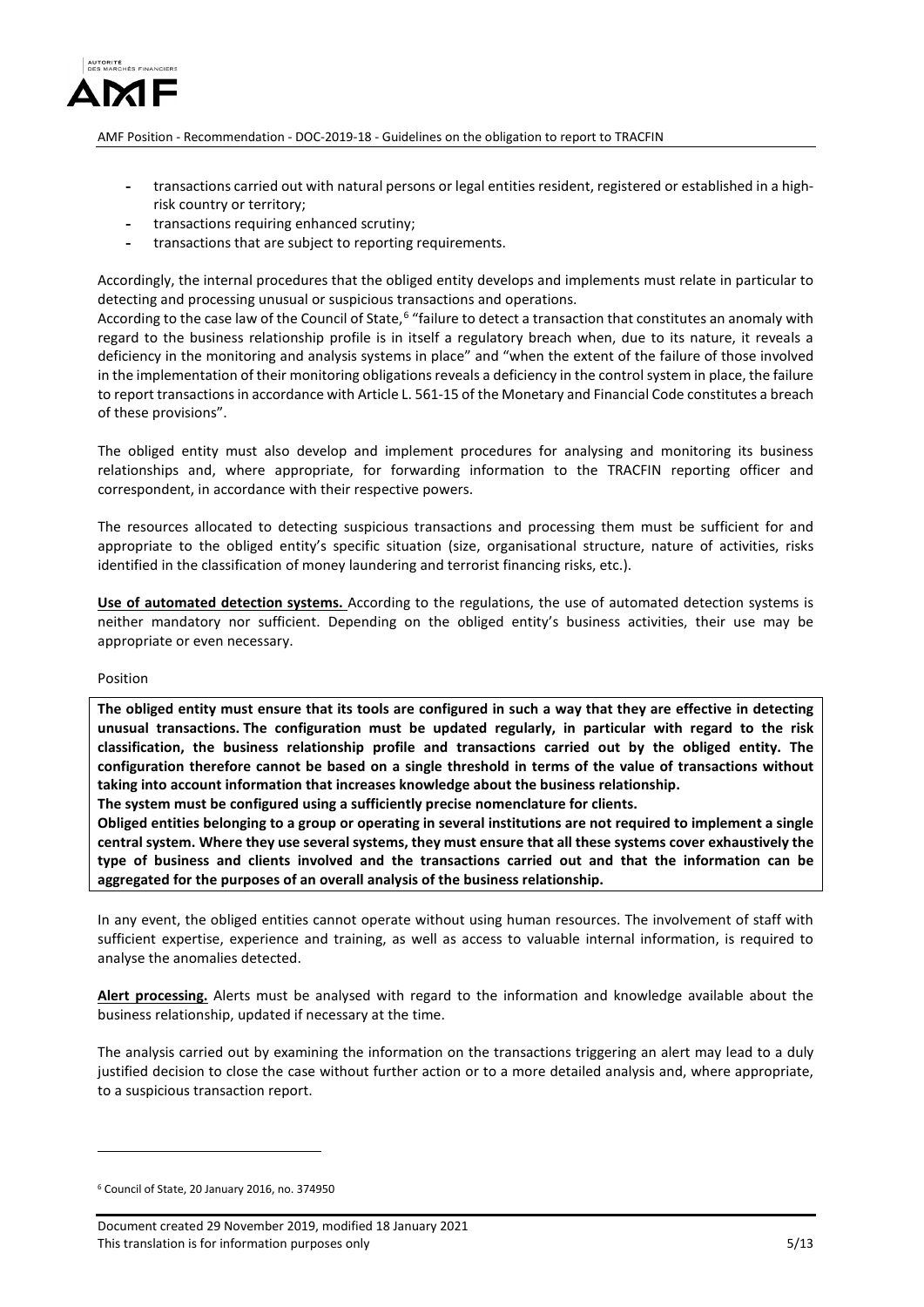

The obliged entities must formalise and substantiate their analysis. They must retain any documentation relating to alert processing, in accordance with Article L. 561-12, so that they can justify any decision to take no further action to the AMF, if necessary.

In order to ensure the effectiveness of the system and the prompt reporting of suspicious transactions, obliged entities must provide the resources necessary to deal with alerts. The human resources allocated must be sufficient in relation to the institution's organisational structure (centralised or decentralised) and its size, to be able in particular to analyse alerts and transactions in depth. For example, insufficient human resources may be reflected in an inability to analyse the alerts generated and the underlying transactions or in a high volume of suspicious transaction reports.

Obliged entities must ensure that those responsible for processing alerts have adequate experience, qualifications and training, as well as an appropriate position within the organisation, and that they have access to the information necessary to carry out their duties. Adequate training and availability of information for these individuals are prerequisites for the effectiveness of the system prescribed by law (Articles L. 561-34 and R. 561- 38-1 of the Monetary and Financial Code).

Furthermore, obliged entities must implement procedures for centralising the analysis of anomalies detected. These procedures must be appropriate to their specific organisation and must take into account, where appropriate, their status as part of a group or network under the authority of a central body.

In the case of portfolio asset management companies, the Compliance and Internal Control Officer (RCCI) must pay particular attention to all obligations for reporting to TRACFIN and must monitor the system for detecting and processing anomalies and suspicious transactions.

## **2.3. Analysis of the facts**

A suspicious transaction report is the result of an intellectual approach and the conclusion of analysis supported by evidence. This analysis is based on several stages that lead from an unusual transaction to a suspicious transaction, from a relationship with the client based on trust, to doubt and then finally to suspicion. Once detected, the anomalies must then be analysed in the context of the obliged entity's in-depth knowledge of its client and business relationship.

The analysis is therefore dependent on the prior implementation of the client due diligence measures required under Articles L. 561-4-1 to L. 561-14-2 of the Monetary and Financial Code and, in particular, the measures relating to knowledge of their clients, and beneficial owners where applicable, and the purpose and nature of the business relationships, which, to be genuinely useful, must be regularly updated with regard to risk classification. Having indepth knowledge of the client and its environment, at the time the relationship is entered into and throughout its duration, is the necessary prerequisite for understanding the transactions and movements carried out by this individual

In the event of an unusual transaction, the obliged entity must form a personal opinion on the facts based on its experience and knowledge of the events in order to shed light on the situation. The obliged entity must consider all the information at its disposal and may proceed by means of verification, cross-checks and additional research.

In particular, the obliged entity may question the client about the source and destination of funds and encourage the client to provide any other useful additional information, particularly from among that listed in the Order of 2 September 2009 issued pursuant to Article R. 561-12 of the Monetary and Financial Code, and then assess the credibility or plausibility of the explanations provided. The quality of the responses and the behaviour of the client are illuminating insights in this regard.

An in-depth analysis of the facts will lead the obliged entity to conclude whether or not a situation giving rise to suspicion exists and, if so, proceed with the required report. If the situation remains suspicious after closer examination, a suspicious transaction report must be filed (Article L. 561-15 III of the Monetary and Financial Code).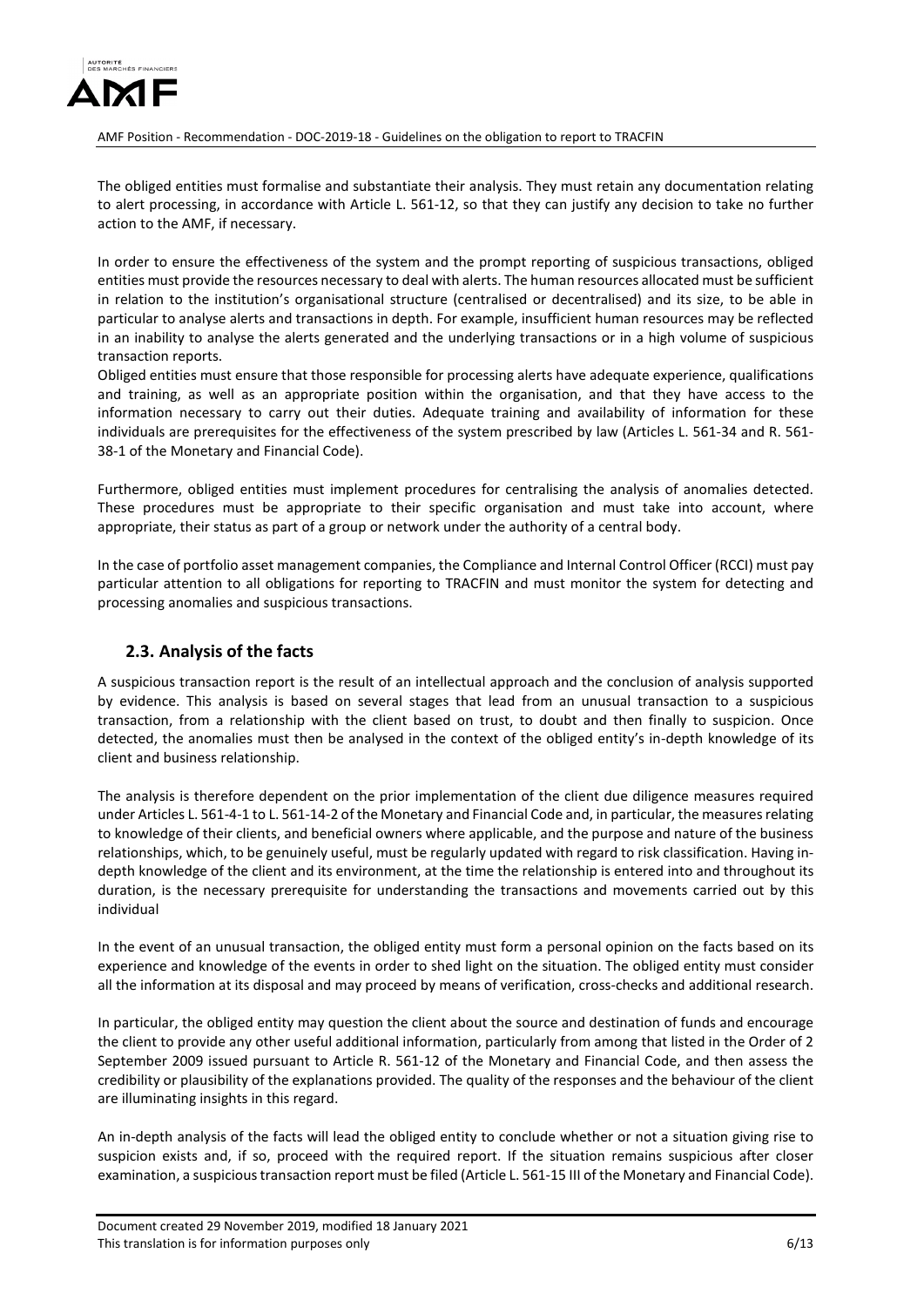

#### Position

**It is not up to the obliged entity to prove that the offence has been committed nor to classify it. These matters are the sole responsibility of the judicial authority.**

However, in addition to the information relating to identifying the client and describing the flows concerned, the obliged entity's report must be supported by reference to the analysis on which the suspicion is based.

The approach will be similar when the offences were committed outside France.

If, following completion of their analysis, the obliged entities are not certain that the transaction in question is legal, reporting becomes obligatory.

#### Position

**All reports must explicitly state the events that led to the suspicion giving rise to the report. Formal compliance with this reporting obligation should be the outcome of an in-depth analysis. Obliged entities must therefore refrain from filing reports that are substantiated purely by background information.**

Accordingly, reports with the following characteristics do not meet the requirements of Article R. 561-31 III of the Monetary and Financial Code:

- A succinct suspicious transaction report that merely mentions the receipt of a court order or a request for information from an administrative authority;
- A suspicious transaction report based on a simple presupposition related to the client's business, address, country of residence or registration, or reputation, without any further details about the reason for the suspicion.

The same applies to reports issued because of difficulties between the obliged entity and its client or because of the behaviour of the client. While a client's behaviour may constitute an interesting insight, it can in no case be sufficient to justify filing a suspicious transaction report.

## 3. REPORTING PROCEDURES

### **3.1. Content of suspicious transaction reports sent to TRACFIN**

The content of the report is specified in particular in Article R. 561-31 III of the Monetary and Financial Code:

*"III. - In all cases, the report shall include the following details and information:* 

*1° The profession practised by the person filing the report, with reference to the categories specified in Article L. 561-2;* 

*2° The identity details and professional contact information of the designated reporting person in accordance with the provisions of Article R. 561-23 I;* 

*3° The reporting case, with reference to the cases provided specified in Article L. 561-15;* 

*4° The identity details of the client and, where applicable, the beneficial owner of the transaction giving rise to the report and, if a business relationship has been entered into with the client, the purpose and nature of this relationship;* 

*5° A description of the transaction and information relating to the analysis that led to the report being filed; 6° Where the transaction has not yet been executed, the time limit for its execution."* 

Article R. 561-31 IV specifies that the report must be accompanied, where appropriate, by any documentation that may be useful to TRACFIN.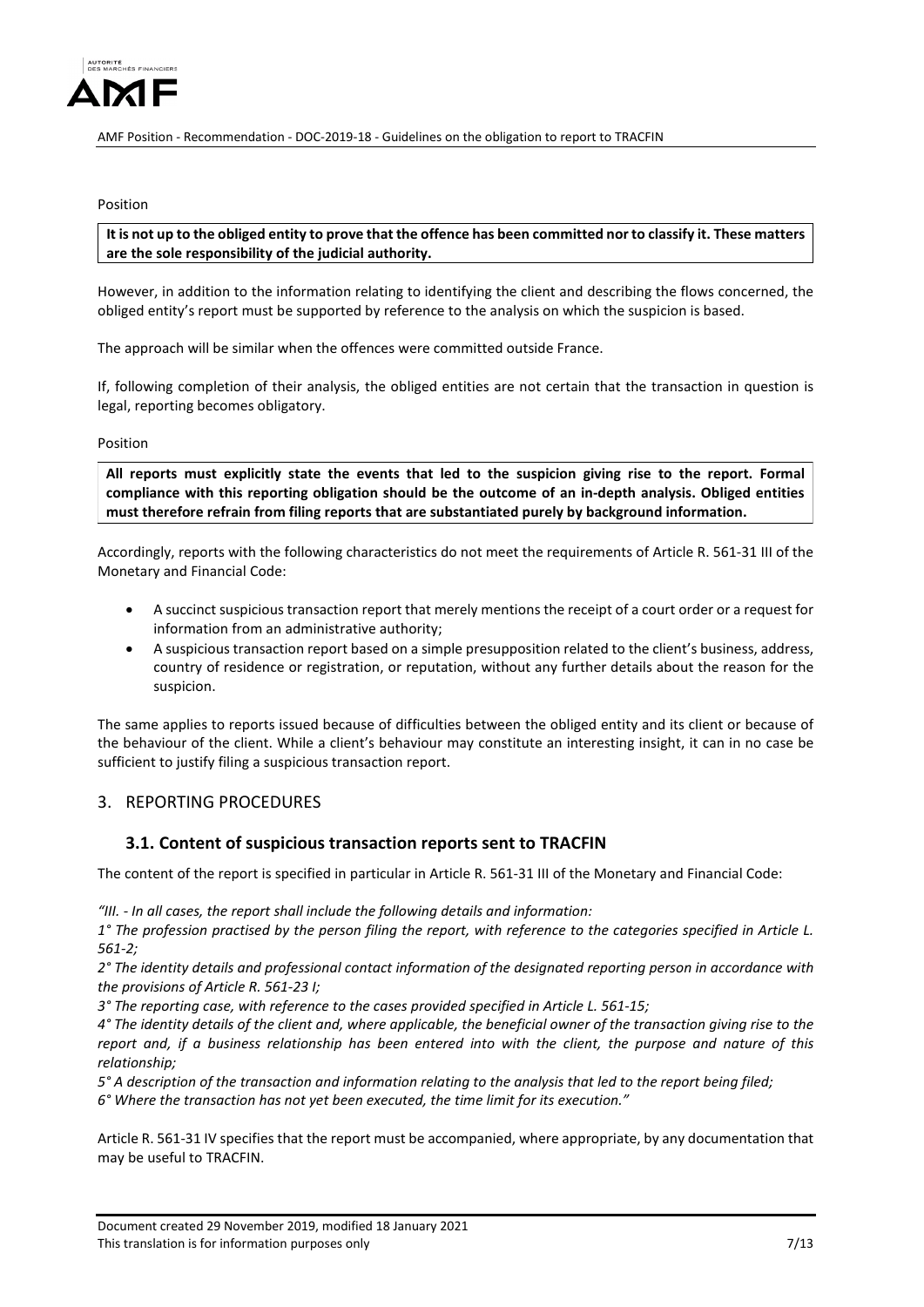

In accordance with Article R. 561-31 V of the Monetary and Financial Code, when TRACFIN determines that the content of a report does not meet one of the required conditions, it instructs the obliged entity to rectify it within one month by informing it that, if the report is not rectified, it cannot be used to qualify for the exemptions from civil, criminal and administrative liability referred to in Article L. 561-22 I to IV. If the report is not rectified within this period, TRACFIN will notify the obliged entity of its inadmissibility decision.

Strict compliance with these provisions is essential for the report to be useful to TRACFIN. Clarity, conciseness and accuracy in presenting this information in the report are also particularly important. Furthermore, the report must be made in good faith, which means that the suspicion must be substantiated, documented and based on reliable and verified data.

The report must be supported by the information that led to the detection of the anomalies and by the in-depth analysis that led to the suspicion.

Examples of the information that must be included in the report:

- A description of the background (identity details and information known about the client and, where application, the beneficial owner, the purpose and nature of the business relationship, any other relevant information that may point to the unusual nature of the transaction or of the client's behaviour in relation to his/her profile);
- The identity details of the individuals involved in the transaction;
- A detailed description of the events and anomalies that led to the suspicion (e.g. services or transactions concerned, date, amount, parties involved in the transactions(originator, beneficial owner), numbers and types of accounts involved, source and destination of funds in the case of non-executed transactions, execution time, etc.);
- Information gathered as part of the in-depth analysis carried out by the obliged entity;
- Information characterising the suspicion, its nature and its grounds resulting from the analysis carried out. Where appropriate, the stage of the money laundering process and the suspected underlying offence may be indicated.
- If the suspicion relates to laundering of proceeds from tax fraud, the criterion or criteria defined in Article D. 561-321 II of the Monetary and Financial Code met by the case in point, and the information that led the obliged entity to apply the criterion or criteria referred to;
- Documents and supporting evidence.

The content requirements for reports in cases of attempted transactions are more flexible as there may be less knowledge about the business relationship if it has not yet been entered into, and details about the transaction may be less specific if the transaction has not yet been carried out.

In the case of reports relating to **past events**, they must contain all the necessary information set out above, before they can be used effectively by TRACFIN.

A report may relate to an **isolated transaction** that stands out because of its unusual or unexplained nature. This information must be supplemented by information as to why the transaction is suspicious or why the suspicion cannot be lifted.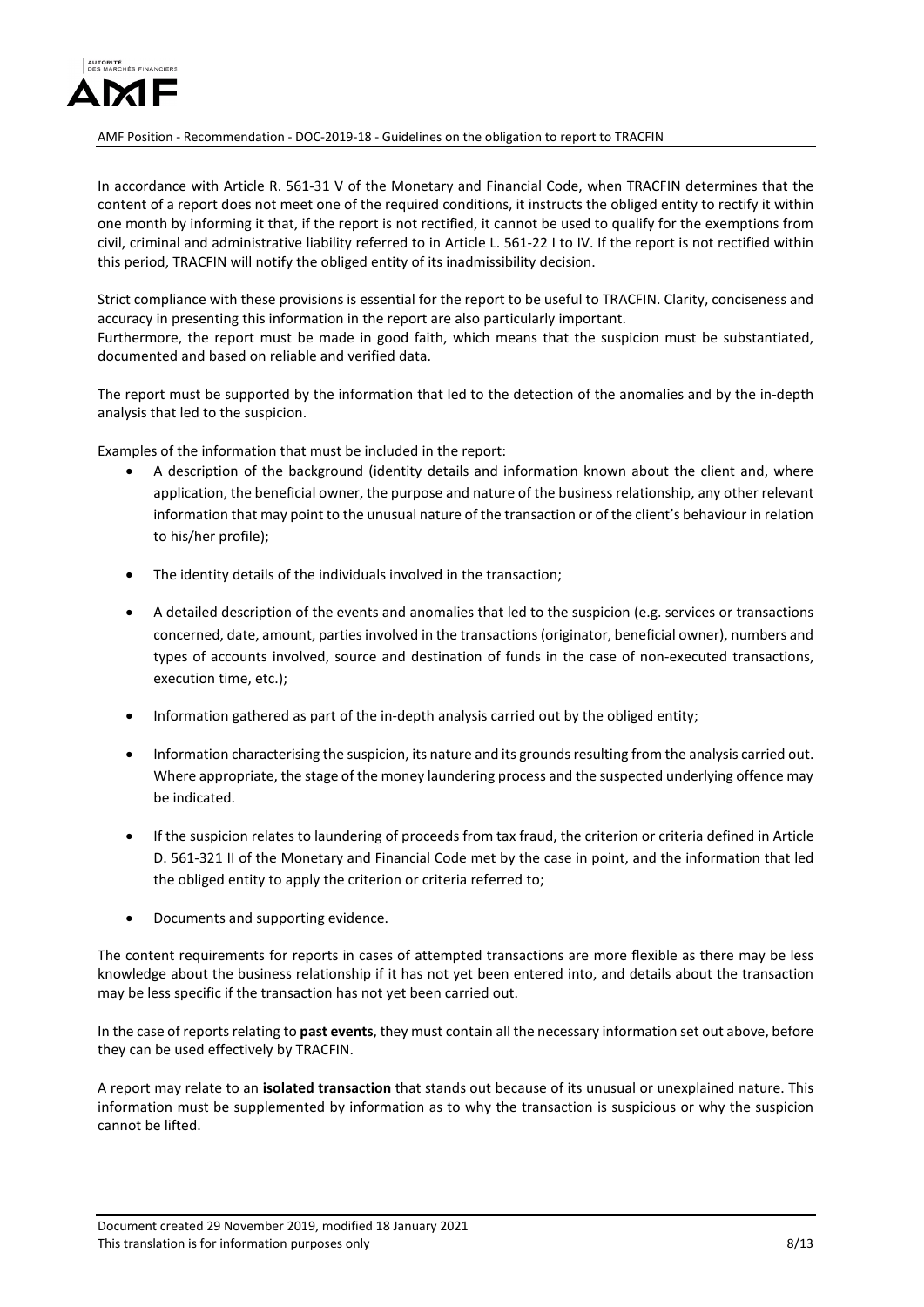

#### Position

**It is essential that the report contain the grounds for the suspicion. Background information is useful as additional information, but cannot in itself trigger issuing a report.**

However, background information may prompt the obliged entity to perform enhanced due diligence, depending on its assessment of the risk involved. The following cases are examples of this:

- **-** Court order, nature of the activity or address of the client;
- **-** Nervousness or threatening behaviour on the part of the client.

### **3.2. Format and transmission of suspicious transaction reports to TRACFIN**

Pursuant to Article R. 56123 of the Monetary and Financial Code, obliged entities must inform TRACFIN and the AMF of the identity of their senior managers or employees authorised to file the reports required under Article L. 561-15 of the Monetary and Financial Code.

All obliged entities, except for financial investment advisers and crowdfunding investment advisers, must file a suspicious transaction report via the Ermès system on the TRACFIN website at the following address: [http://www.economie.gouv.fr/tracfin/.](http://www.economie.gouv.fr/tracfin/)

Financial investment advisers and crowdfunding investment advisers may elect to file their suspicious transaction reports via the Ermès system. If they elect not to use the Ermès system, they must file their suspicious transaction reports by post using the TRACFIN reporting template, which is available on the TRACFIN website at the following address[: http://www.economie.gouv.fr/tracfin/.](http://www.economie.gouv.fr/tracfin/)

Pursuant to Articles L. 561-15 VI and R. 561-31 II of the Monetary and Financial Code, the suspicious transaction report may also be obtained verbally by TRACFIN, in the presence of the reporting party. However, the option of reporting verbally must be used if it can be justified by the exceptional circumstances in which the transaction in question is being prepared or executed, especially when reporting concerns a transaction whose execution is imminent. This reporting method involves the reporting party visiting TRACFIN's premises to deliver the supporting documentation relating to the suspicion being reported verbally.

### **3.3. At what point must the report be filed?**

The principle set out in the first paragraph of Article L. 561-16 of the Monetary and Financial Code is that the suspicious transaction report must be filed prior to the transaction being executed, thus giving TRACFIN the opportunity, in accordance with Article L. 561-24 of the Monetary and Financial Code, to exercise its right to object.<sup>[7](#page-8-0)</sup> The obliged entity must therefore refrain from executing any transaction that it suspects is related to money laundering or terrorist financing.

The report may, however, relate to transactions that have already been executed (Article L. 561-16 paragraph 2 of the Monetary and Financial Code):

- **-** where it was impossible to postpone execution of the transaction;
- **-** when postponing the transaction could have been detrimental to ongoing investigations;
- **-** or if the suspicion arose after the transaction in question was executed.

This exemption also applies when the operation is instantaneous. It may also apply when the transaction involves very short execution time constraints that make it difficult to implement systematic ex ante detection.

After the transaction has been executed, the report must be sent to TRACFIN without delay (Article L. 561-16 of the Monetary and Financial Code), even if the information provided to TRACFIN is to be supplemented by sending

<u>.</u>

<span id="page-8-0"></span><sup>&</sup>lt;sup>7</sup> Pursuant to Article L. 561-24 of the Monetary and Financial Code, TRACFIN may object to the execution of a transaction that has not yet been executed and of which it has been informed. The confidentiality of the exercise by TRACFIN of its right of objection is governed by Article L. 561-24 I final paragraph and II of the same Code.

Document created 29 November 2019, modified 18 January 2021 This translation is for information purposes only **120 and 200 and 200 and 200 and 200 and 200 and 200 and 200 and 200 and 200 and 200 and 200 and 200 and 200 and 200 and 200 and 200 and 200 and 200 and 200 and 200 and 200**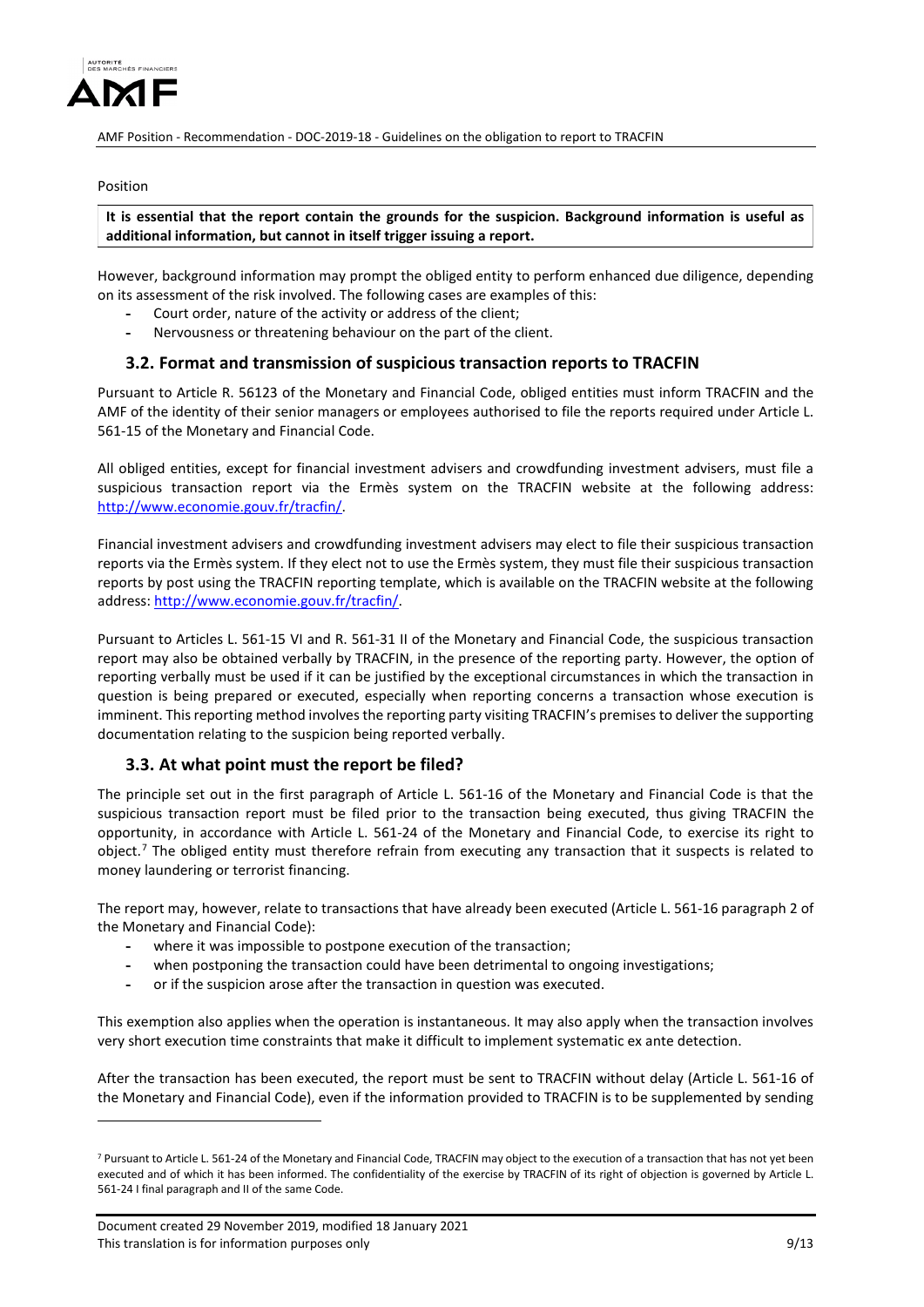

new information at a later date. This provision introduces an obligation of promptness, which requires each obliged entity to ensure that, whatever its organisational structure, the necessary action is taken as quickly as possible. Any delay in sending the suspicious transaction report relative to the date on which the suspicious transaction was executed is therefore justified by the duly documented statement of the steps taken by the obliged entity in moving from doubt to suspicion.

## 4. RETENTION AND CONFIDENTIALITY OBLIGATIONS

### **4.1. Obligations to retain documents relating to reports made**

Obliged entities must retain documents and records relating to reports sent to TRACFIN for a period of five years following the termination of the business relationship concerned (Article L. 561-12 of the Monetary and Financial Code). This retention obligation applies to the following documents:

- **-** the copy of the report and, where applicable, the documents attached to it;
- **-** in the case of a verbal report, the name of the reporting party, the date of the report and copies of the documents sent to TRACFIN;
- **-** the acknowledgement of receipt of the report;
- **-** the documents relating to the transactions;
- **-** the documents recording the characteristics of the transactions referred to in Article L. 56112 of the aforementioned Code.

In accordance with Article L. 56125 I of the Monetary and Financial Code, TRACFIN may request that the documents retained be provided to it directly the medium used for their retention and within the time limits it sets. This right may be exercised on documents or on-site in order to reassemble all the reports made by a natural person or legal entity in connection with a transaction that has been reported or about which information has been received<sup>[8](#page-9-0)</sup> and to inform equivalent foreign financial intelligence units, under the conditions provided for in Article L. 561-29-1 of the Monetary and Financial Code.

Obliged entities must put in place procedures defining the conditions under which these documents are to be retained, in accordance with procedures designed to ensure their confidentiality.

## **4.2. What confidentiality is applied to intra- and extra-group reporting and information sharing?**

The first paragraph of Article L. 561-19 of the Monetary and Financial Code makes suspicious transaction reports confidential. This confidentiality covers both the existence and the content of the reports, which, along with any follow-up actions, cannot be disclosed. It applies both to the object of the report and to third parties. Failure to comply with this prohibition of disclosure is punishable under Article L. 574-1 of the same Code by a fine of €22,500. The same penalty applies to the disclosure of information transmitted in connection with a right of communication exercised by TRACFIN.

It should be noted that a suspicious transaction report is never spontaneously handed over to the judicial authorities to back up briefing notes, in which the source or sources are always blacked out.

The confidentiality of the report does not stop information about the reports from being disclosed to supervisory authorities and, more specifically, to the AMF.

Provision is also made, in the absence of an objection by TRACFIN, for information sharing by the parties referred to in 1° to 7° of Article L. 561-2 of the Monetary and Financial Code, financial holding companies, parent companies of finance companies, mixed financial holding companies, parent companies of insurance group companies, group

<u>.</u>

<span id="page-9-0"></span><sup>&</sup>lt;sup>8</sup> In accordance with Articles L. 561-15-1, L. 561-27, L. 561-28 or L. 561-29 of the Monetary and Financial Code.

Document created 29 November 2019, modified 18 January 2021 This translation is for information purposes only 10 and 10 and 10 and 10 and 10 and 10 and 10 and 10 and 10 and 10 and 10 and 10 and 10 and 10 and 10 and 10 and 10 and 10 and 10 and 10 and 10 and 10 and 10 and 10 and 10 a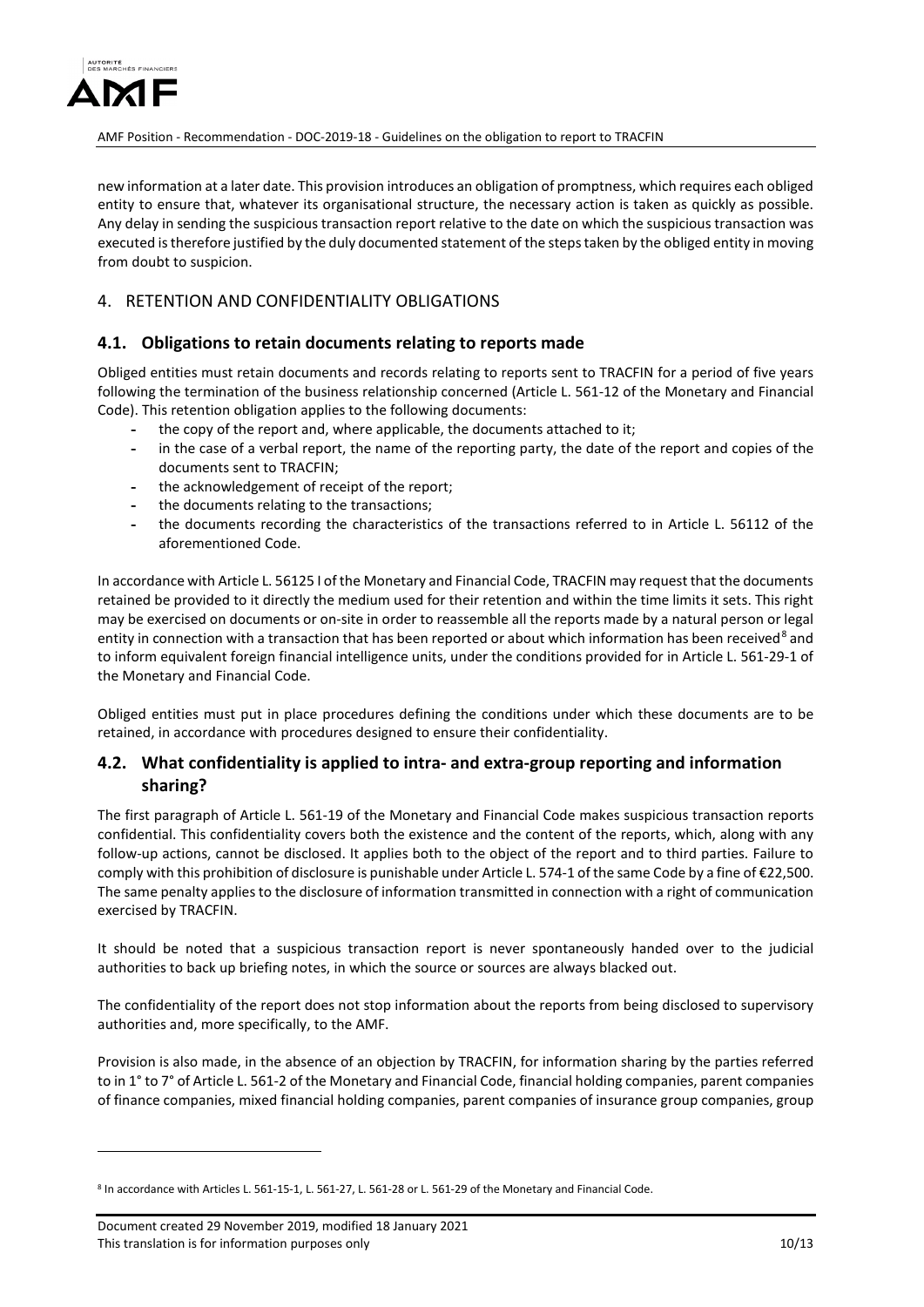

mutual benefit associations or social protection insurance group companies belonging to the same group, their subsidies and branches, covering both the existence and the content of the reports.

This information may only be shared between individuals in the same group that are subject to the reporting obligation provided for in Article L. 56115 of the same Code.

This information is required to carry out AML-CFT due diligence within the group and must only be used for that purpose.

In accordance with Article R. 561-29, group parent companies must define the procedures for sharing information, including suspicious transaction reports, within the group.

This information may only be shared with an individual or institution that is based in the European Union or the European Economic Area or in a third country, provided that the entity of the group established in this third country applies the AML-CFT measures provided in Book V Title VI Chapter I of the Monetary and Financial Code or equivalent measures, since the processing of information in that country guarantees "an adequate level of protection for privacy, freedoms and the fundamental rights of individuals" (Article L. 561-20 of the Monetary and Financial Code

In addition, the parties referred to in 1 $\degree$  to 7 $\degree$  of Article L. 561-2 of the Monetary and Financial Code, when they are acting for the same client within a single transaction or when they are aware of a single transaction for the same client, may inform each other by any secure means of the existence and content of the report under the following restrictive conditions:

- The parties must be located in France, in a Member State of the European Union or in a State party to the European Economic Area Agreement;
- Individuals not located in France must comply with equivalent obligations of professional secrecy;
- Such information sharing may be carried out only for the purpose of preventing money laundering and terrorist financing;
- Processing of the information shared, when it takes place in a third country, must guarantee an adequate level of protection for privacy, freedoms and fundamental rights (Article L. 561-21 of the Monetary and Financial Code).

## 5. RELATIONSHIP BETWEEN THE OBLIGATION TO REPORT SUSPICIONS AND OTHER MECHANISMS

## **5.1. Assets freezing mechanism**

The fact that an individual is newly subject to a restrictive measure, including the freezing of assets, does not necessarily require the obliged entity to file a suspicious transaction report with TRACFIN.

#### Position

**The obliged entity shall reassess the business relationship profile in light of this measure and adapt its due diligence accordingly. It must pay particular attention to how the business relationship has been operating, in particular the transactions that preceded the entry into force of the restrictive measure and also any family and property ties relating to the individual concerned.**

**When the restrictive measure is lifted, the obliged entity must adjust the business relationship profile and its due diligence accordingly.**

In any event, where there is a suspicion, the obliged entity must send a suspicious transaction report to TRACFIN without delay, detailing the analysis carried out that led to the suspicion, without prejudice to the asset freezing report filed with the Treasury Directorate General as prescribed by the European regulations on restrictive measures and the Monetary and Financial Code.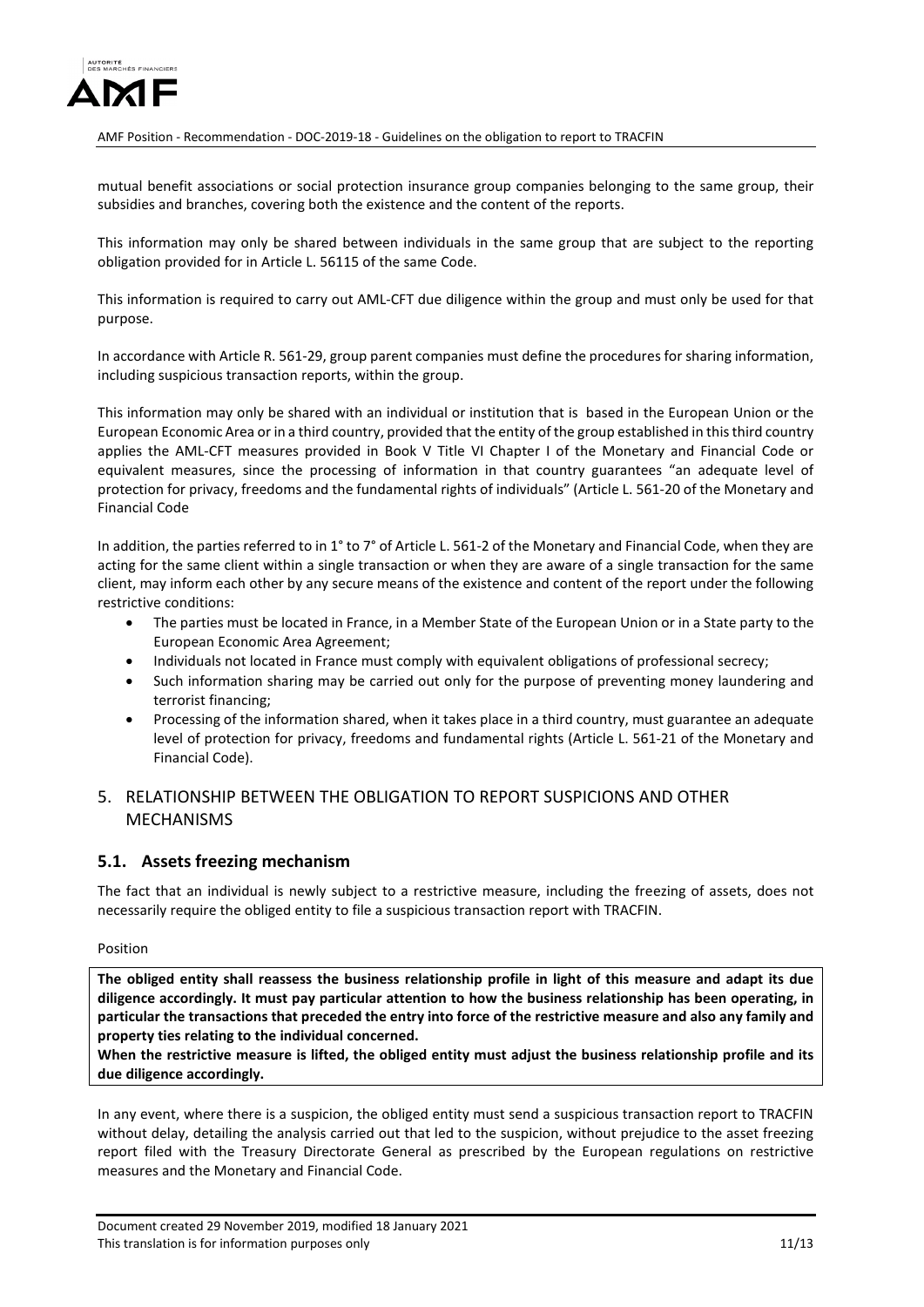

### **5.2. Filing a crime report with the Public Prosecutor**

Sending a suspicious transaction report and filing a crime report are two separate procedures. Sending a suspicious transaction report to TRACFIN does not replace the need to file a crime report. Similarly, the obliged entity's filing of a crime report does not in any way prevent it from sending a suspicious transaction report. The filing of a crime report must nevertheless be mentioned in the suspicious transaction report. If a crime report is not filed, the obliged entity must reassess the client's profile and implement appropriate due diligence measures, as it does when filing a suspicious transaction report. In addition, the obliged entity must, if necessary, file a suspicious transaction report with TRACFIN.

Obliged entities must file a suspicious transaction report if the fraud giving rise to the crime report appears to be organised and/or involve several clients.

### **5.3. Court order or administrative request**

In principle, the receipt of a court order requires the obliged entity to carry out an analysis of the transactions recorded in its books for the client concerned, to reassess the business relationship profile and adapt its due diligence accordingly.

The same applies when it receives an administrative request (from the tax authorities, customs, etc.) that names an individual and may relate to a link with AML-CFT.

In this situation, reviewing the business relationship may enable the obliged entity to detect suspicious transactions which it had not previously identified and which are not covered by the court order. In this case, the obliged entity must send a suspicious transaction report to TRACFIN without delay, referring to the court order or the document received from the requesting authority and stating the precise references for the procedure and the contact details for the department or judge that issued the order or request.

Furthermore, during an enhanced review, obliged entities must check whether the individual associated with the transaction has not already been the subject of a court order or a request from a government department that may relate to a link with money laundering or terrorist financing. Where there is a suspicion, they must mention this in the suspicious transaction report.

Reporting entities may find it useful to implement procedures for liaising between the department dealing with court orders and administrative requests and the AML-CFT department. These types of procedures and/or coordination measures are likely to make it easier to review the client's situation quickly if necessary.

### 6. TRACFIN REPORTING OFFICER AND CORRESPONDENT

### **6.1. Appointing the TRACFIN reporting officer and correspondent**

In accordance with Articles R. 561-23 and R. 561-24, the reporting entities must appoint one or more TRACFIN reporting officers and TRACFIN correspondents who are capable of fulfilling the TRACFIN reporting and information obligations, within the specified time, and of responding to TRACFIN requests pursuant to Articles L. 561-24 and L. 561-25.

#### Position

**The TRACFIN reporting officer and correspondent may be one and the same person, depending on the obliged entity's size and organisational structure.**

**Combining the functions of the person responsible for implementing the anti-money laundering and counterterrorist financing system stipulated in Article L. 561-32 of the Monetary and Financial Code, the TRACFIN reporting officer and/or the TRACFIN correspondent must be appropriate in terms of workload and must not in any way undermine the effectiveness of the anti-money laundering and counter-terrorist financing system.**